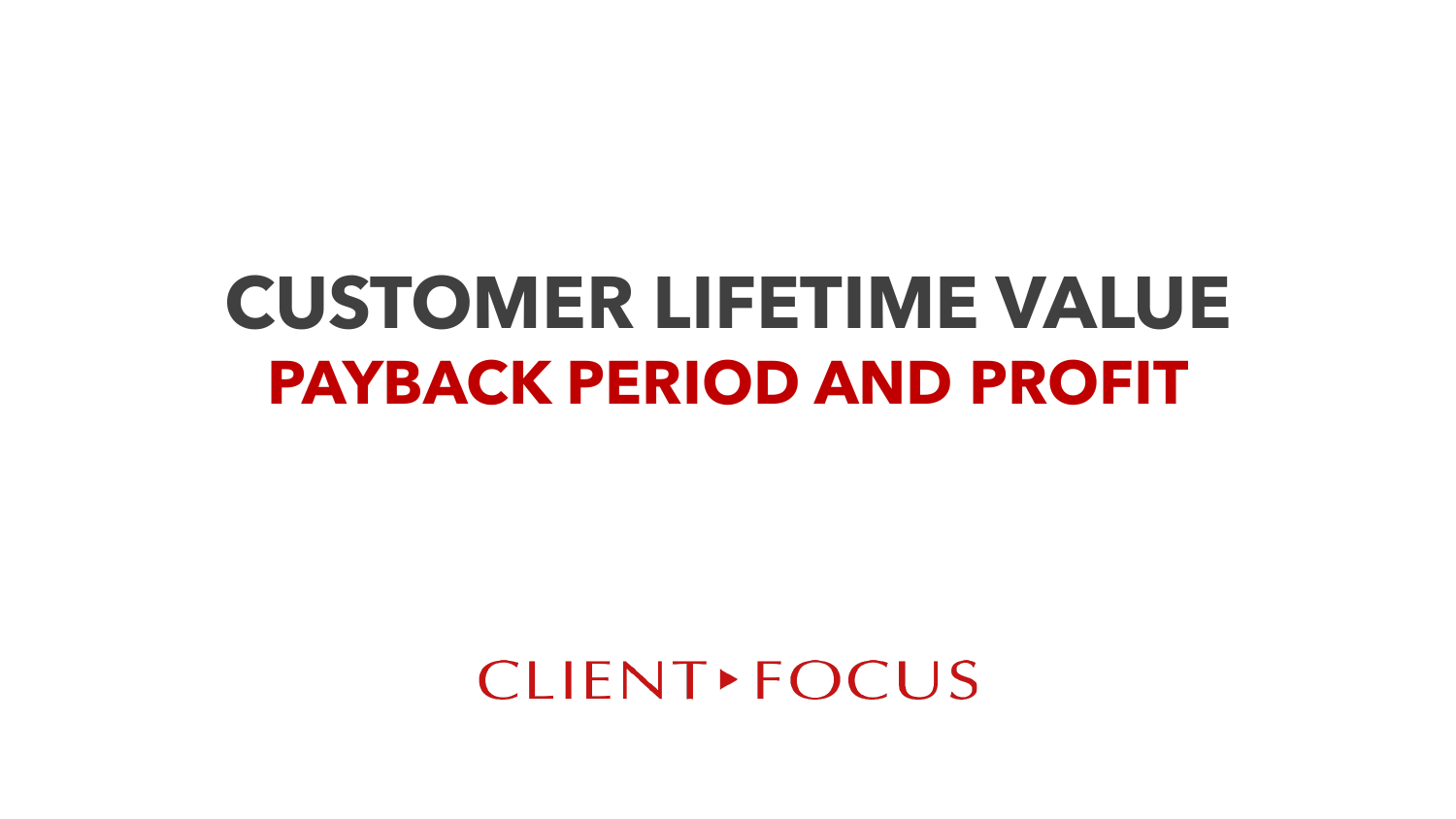What if your new sales are generating negative profit? Is that ok? How long does it take to break even? Once you break even, how much profit do you earn?

Let's analyze your Payback Period and your Contribution Margin (think, "ROI") and then look at solutions for improving your bottom line.

We'll use the scenario proposed in "Customer [Acquisition](https://clientfocuscorp.com/resources) Cost". (*Please read it first! Understanding cost will help you understand profitability much better*.)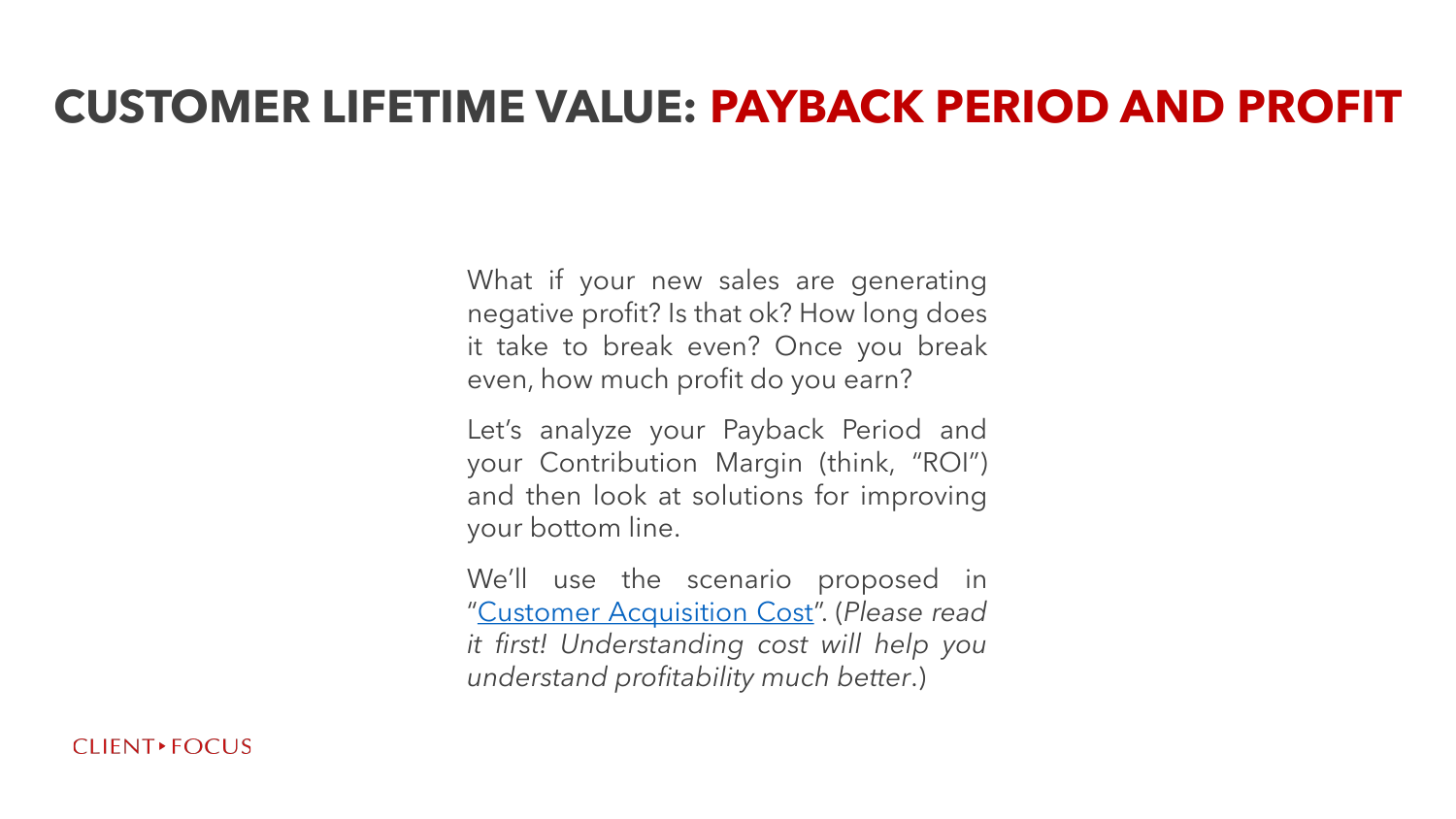### **Quick Review**

In "[Customer Acquisition Cost](https://clientfocuscorp.com/resources)", we proposed a scenario where an agency buys 100 leads for \$500.

They win 10 new P&C customers with average annual premium of \$1500.

Average Customer Acquisition Cost (CAC) was \$337.50.

Now we'll assume a 10% commission to calculate the payback period and contribution margin.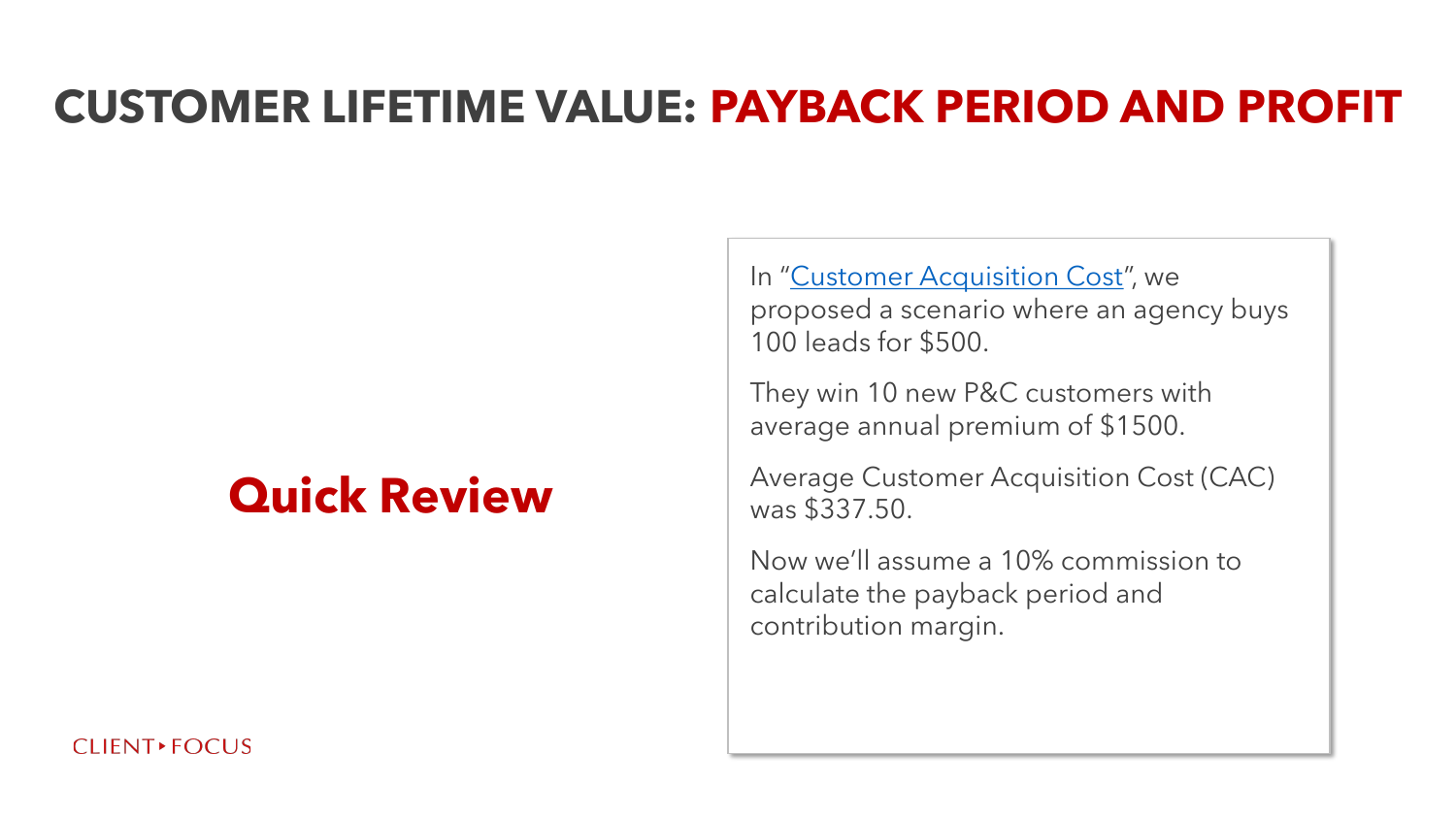#### **Step 1: Calculate the Contribution Margin.**

Most income statements (P&L statements) flow roughly like this:

Revenue

- COGS

**Gross Profit**

**Expenses** 

Net Income

COGS (Cost of Goods Sold) isn't very useful to a company with no inventory or raw materials. As an insurance agent, your Revenue and Gross Profit are probably the same number. So how do you evaluate *profitability*?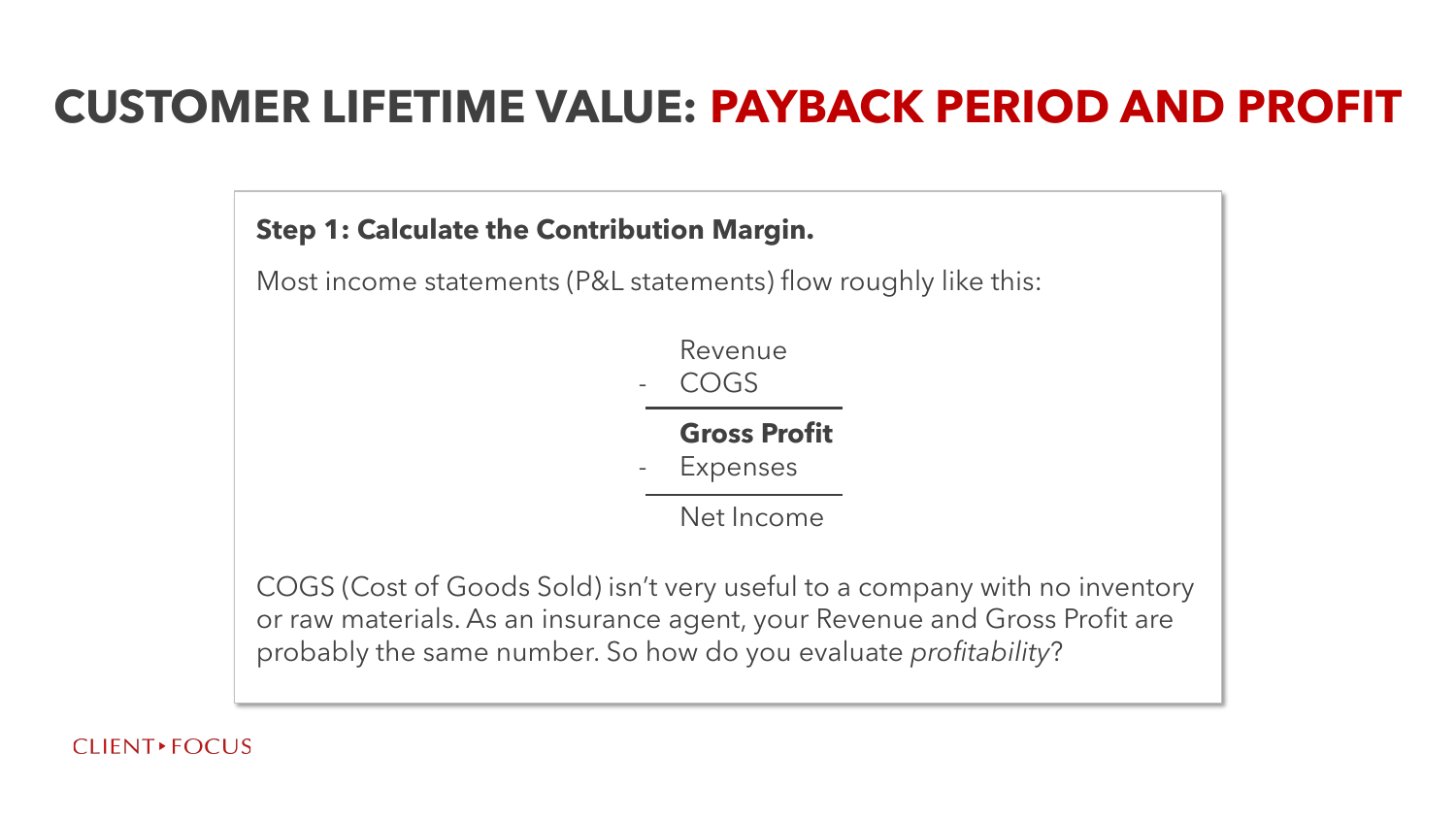Contribution margin is a more useful way of looking at profit. Basically, you're asking, "How much did it cost to get this business, and how much is left over to pay the bills?" The simple formula is Revenue – CAC.

Revenue

- CAC

#### **Contribution Margin**

**Expenses** 

Net Income

Contribution margin is what you use to pay expenses and put money in your own pocket (net income).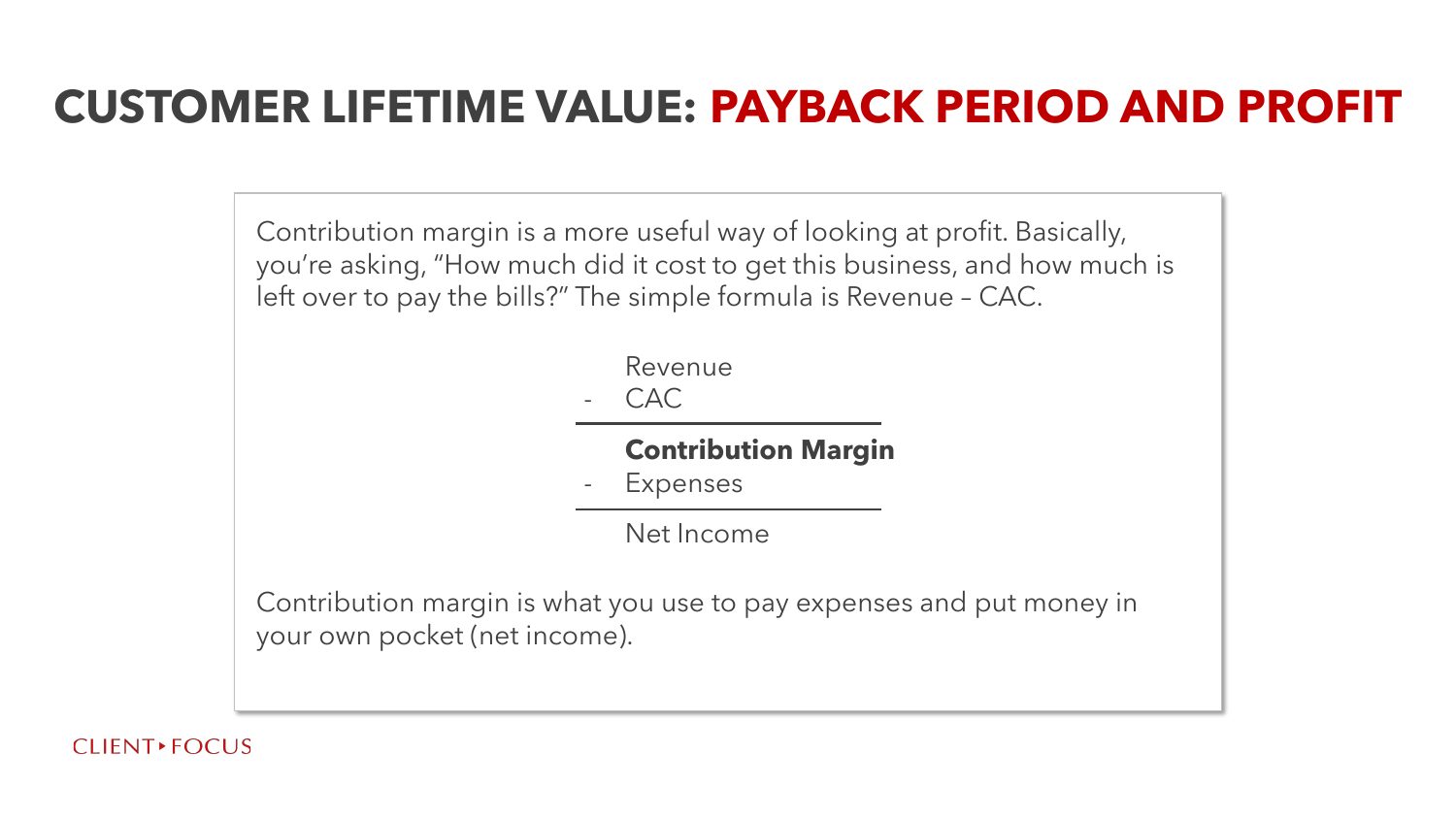In many cases, Contribution Margin will be a negative number. For example, using our example scenario:

> \$150.00 (commission) - \$337.50 (CAC)

(\$187.50)

You can compare the contribution margins of various marketing and sales activities, such as internet leads vs. review appointments, to see which are most profitable.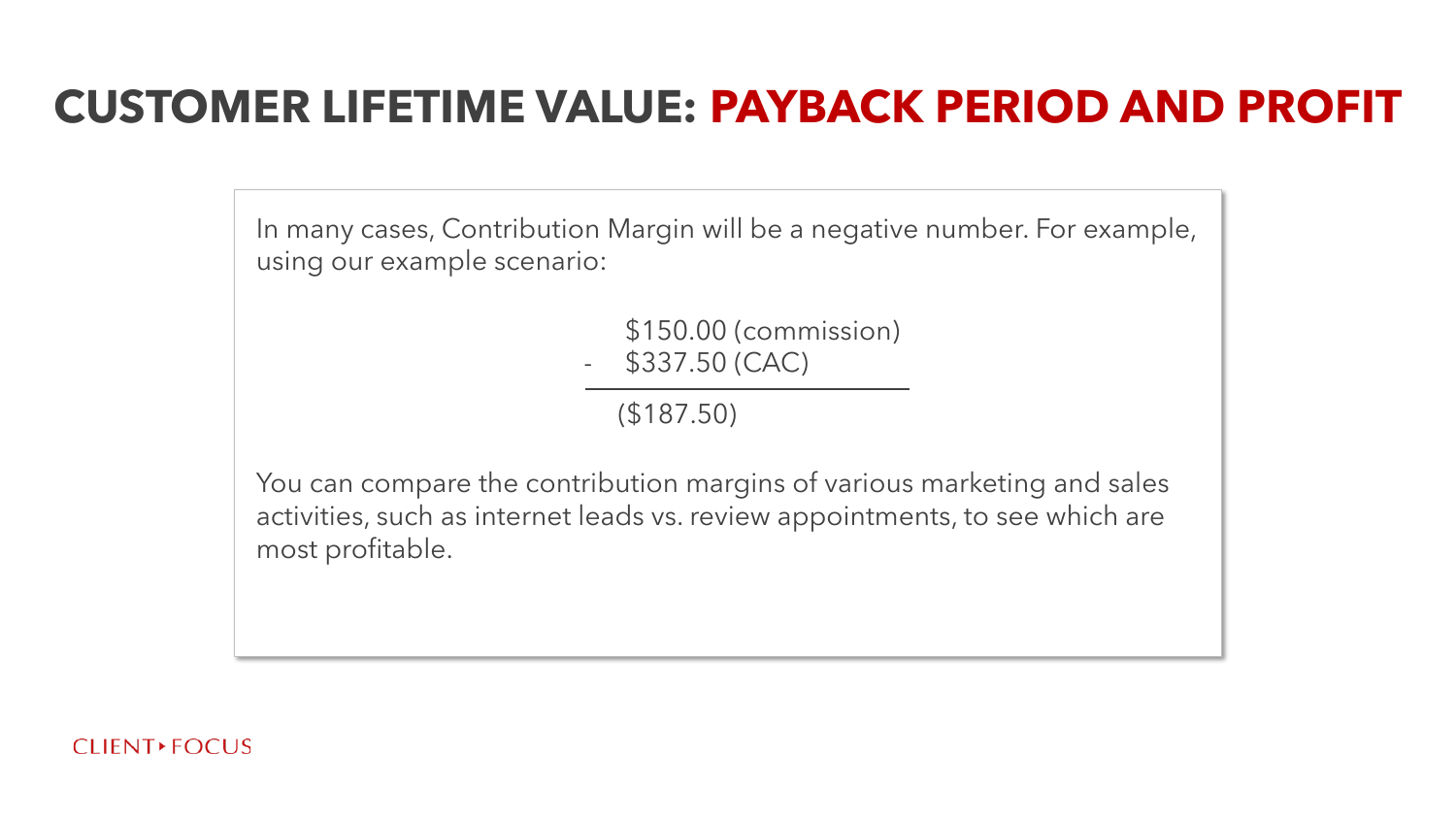#### **Important Note**

Going forward, when we say, "Profit," we mean, "Contribution Margin."

In both cases, we mean, "How much is left after the cost of acquiring business?"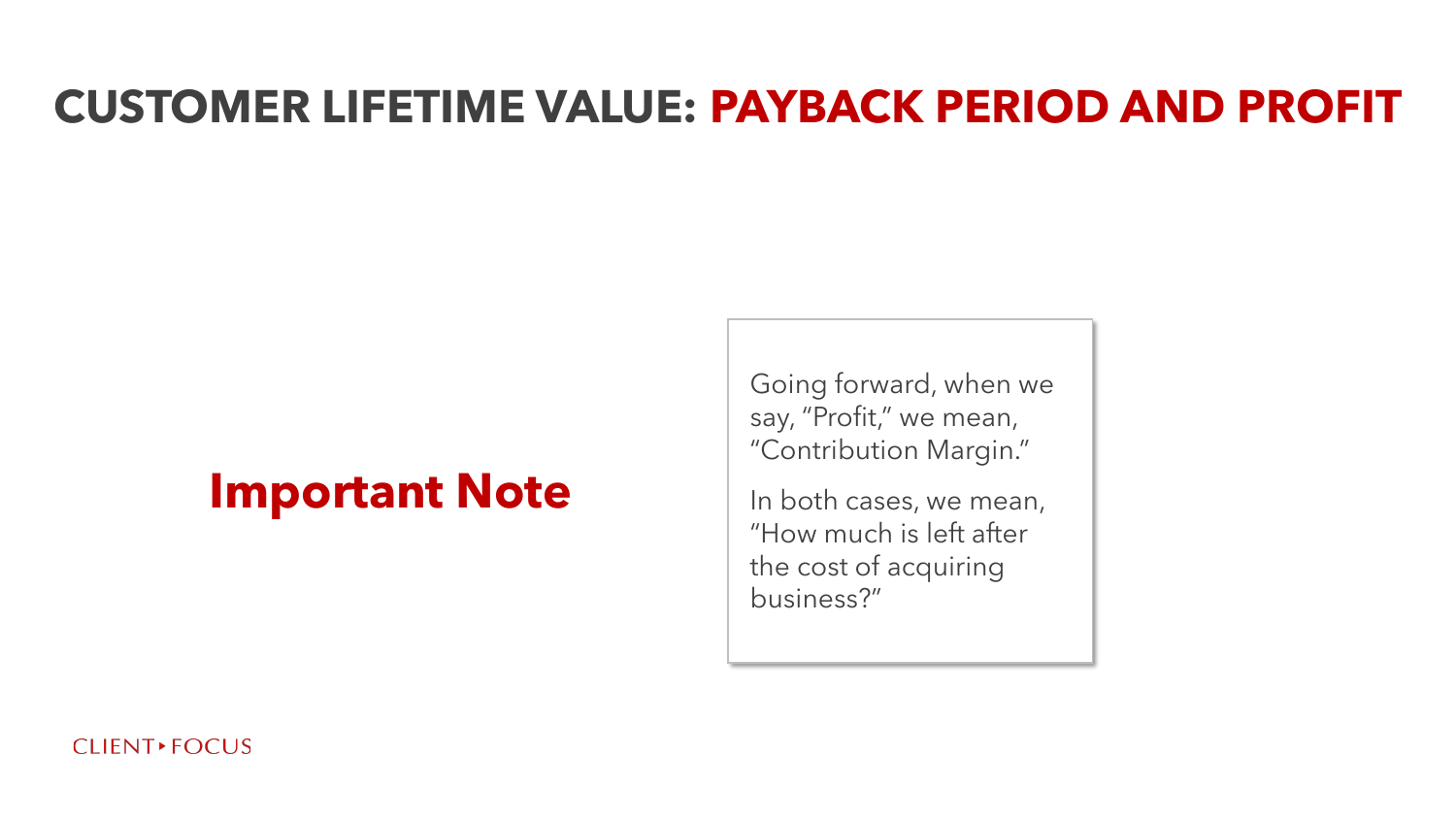#### **Step 2: Calculate the Payback Period.**

The Payback Period is the amount of time it takes to earn back customer acquisition cost (CAC). It's also the point at which you start making profit.

Payback Period is pretty simple. Divide average CAC by average annual commission:

```
CAC / annual commission = payback period (in years) 
$337.50 / $150 = 2.25
```
In this case, it will take **2.25 annual commissions** to earn back CAC. (Since agents get their first commission up front, not at the end of the year, it will actually take **1.25 years**.) If your customer leaves before then, you've *lost money* on that sale.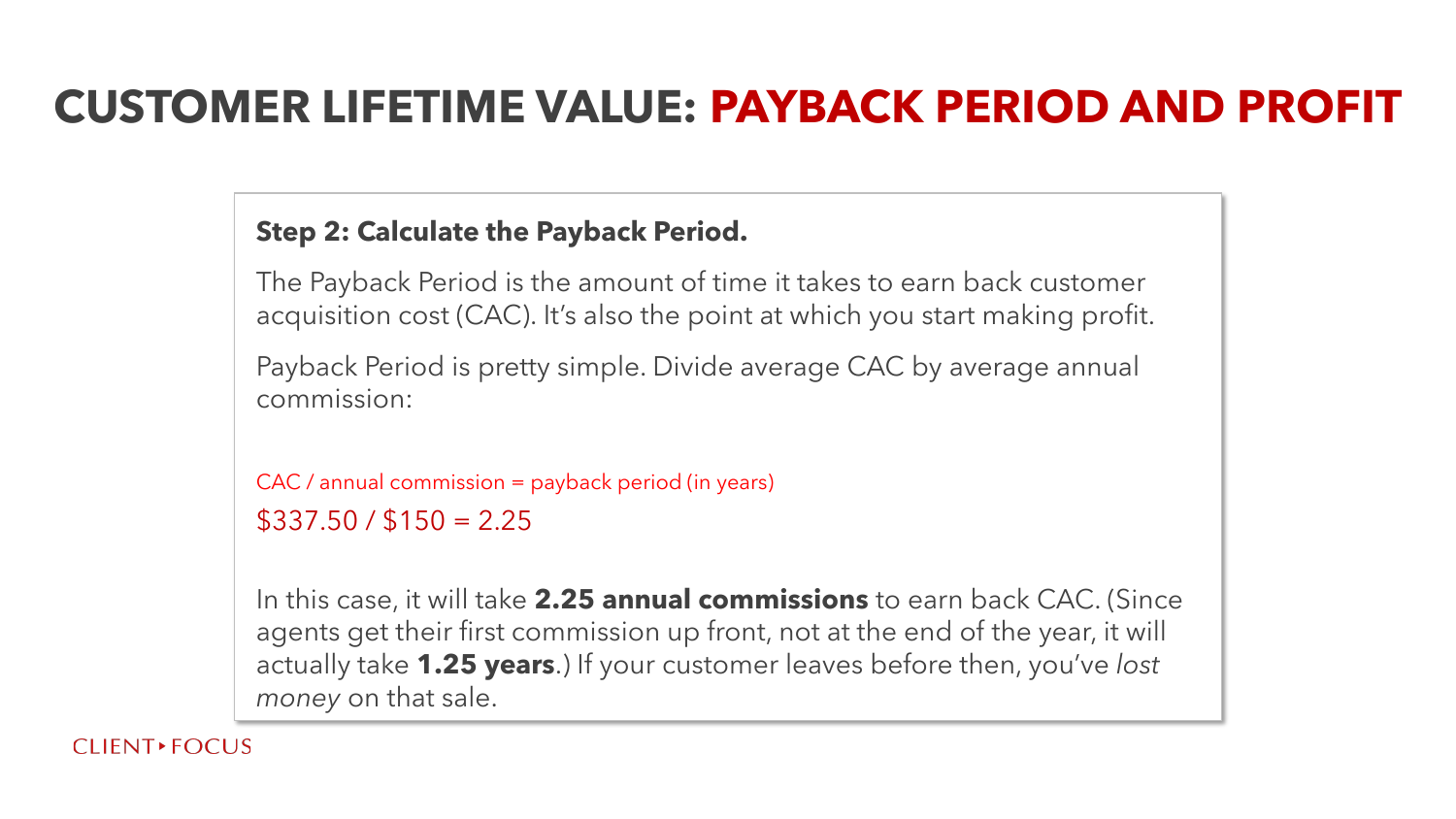## Payback Period Illustration

|                                                                                                                  |          |        | <b>Payback</b>                                                    |        |
|------------------------------------------------------------------------------------------------------------------|----------|--------|-------------------------------------------------------------------|--------|
|                                                                                                                  | Up-Front | Year 1 | Year 2                                                            | Year 3 |
| Commission                                                                                                       | \$150.00 |        | $$150.00$ $$150.00$ $$150.00$                                     |        |
| - Remaining CAC                                                                                                  |          |        | $\frac{1}{2}$ 337.50 $\frac{1}{2}$ 5 187.50 $\frac{1}{2}$ 5 37.50 |        |
| Cumulative Profit   $\frac{1}{5}$ (187.50)   $\frac{1}{5}$ (37.50)   $\frac{1}{5}$ 112.50   $\frac{1}{5}$ 150.00 |          |        |                                                                   |        |

The up-front commission leaves \$187.50 of CAC. Year 1 commission leaves \$37.50 of CAC. Year 2 commission pays off remaining \$37.50 of CAC and leaves \$112.50 of profit. Year 3 is all profit.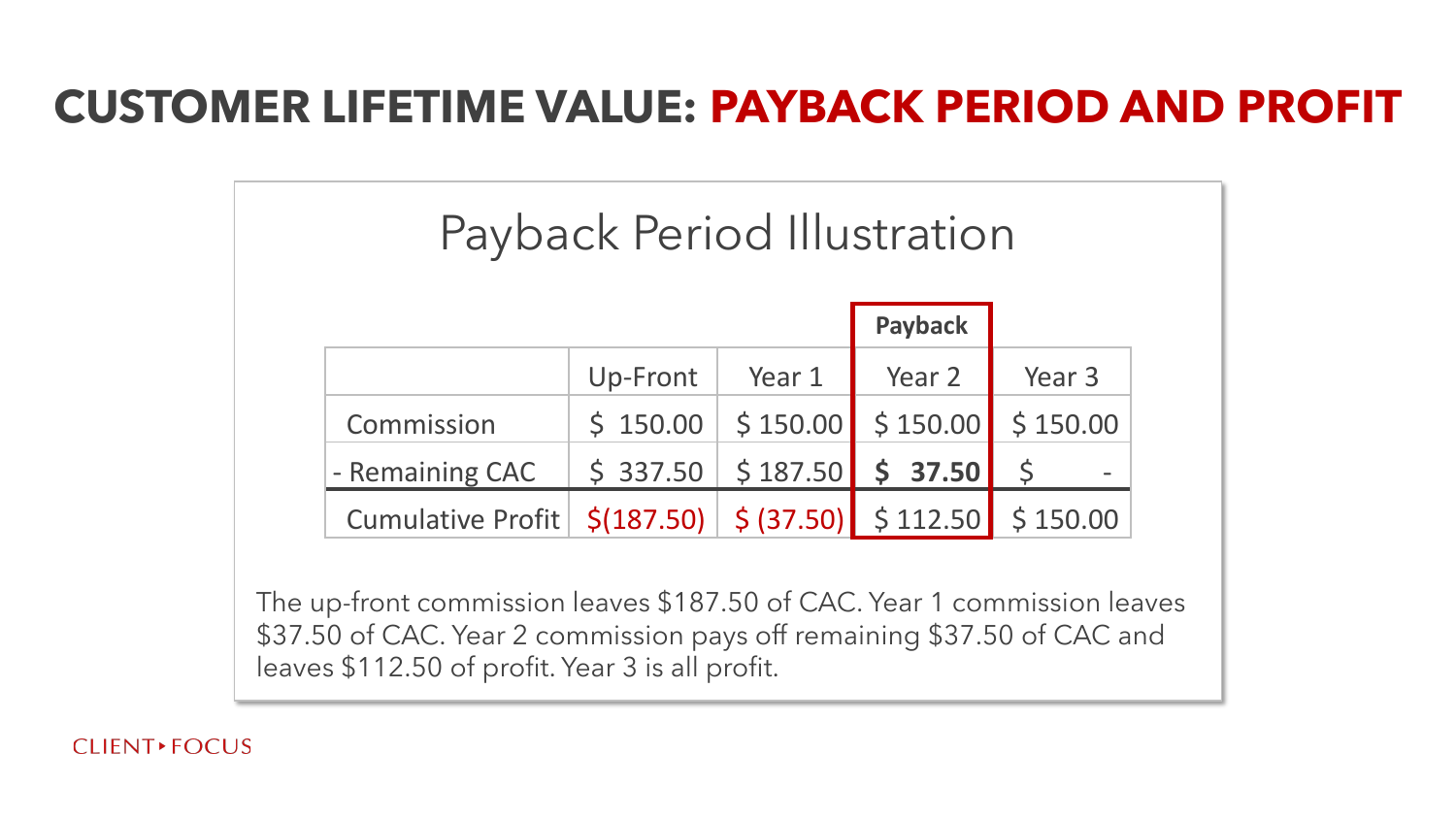# **2 Critical Takeaways**

#### **CLIENTFOCUS**

Payback Period is why thinking myopically about new sales is risky. Two sales might produce the same revenue, but their profitability may be vastly different depending on CAC. *Profits* fuel growth.

So here are two critical takeaways:

1. Reduce your Payback Period by selling more lines to each customer.

2. Add more years of profit to your bottom line by keeping customers longer. (*Consistently meet with customers and provide them with more products.*)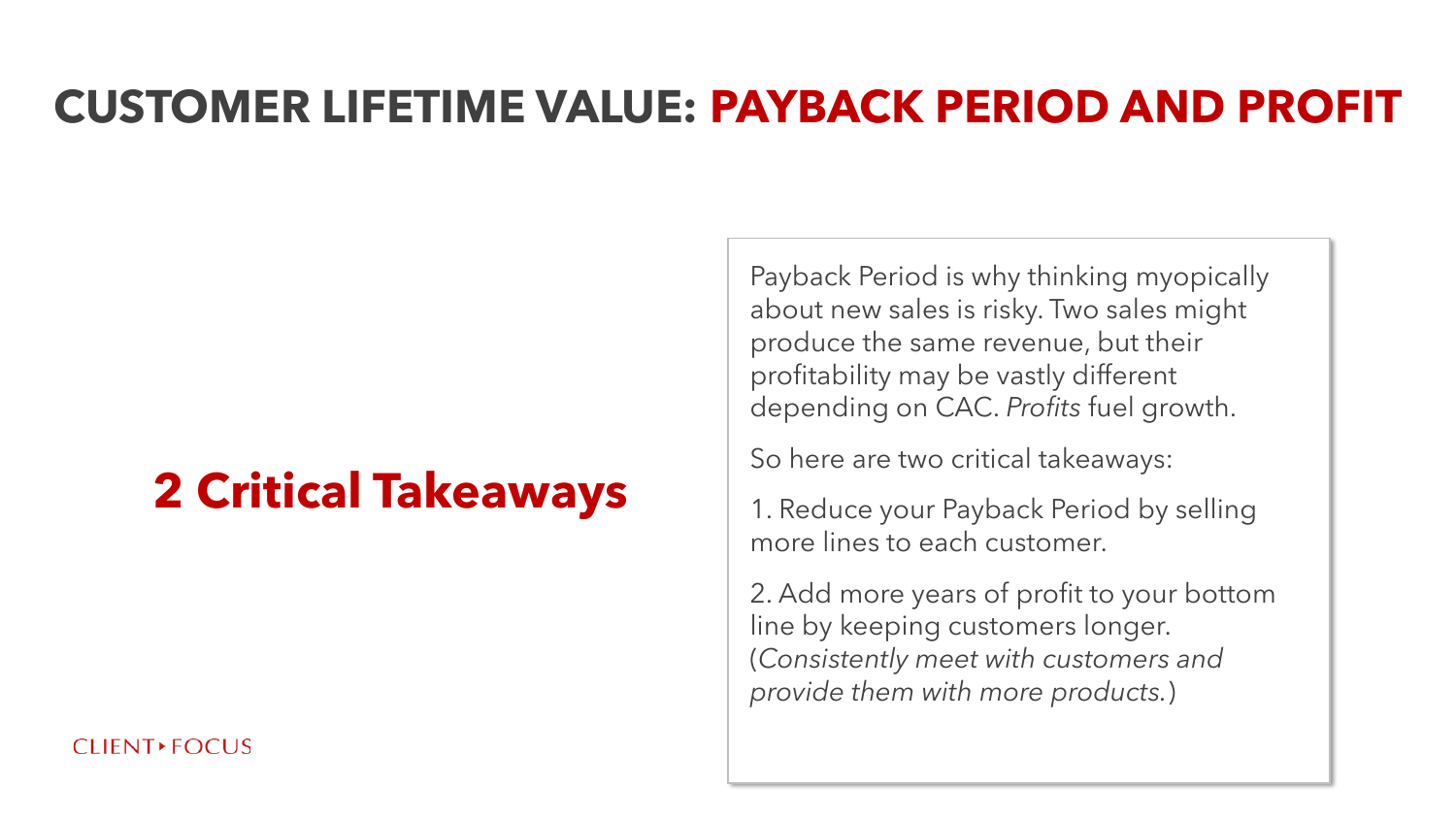## **NEXT STEPS CHECKLIST**

- ❑ Try calculating your CAC for various activities: Internet leads, customer appointments, referrals, digital marketing, etc.
- ❑ Review the document about "Contribution Margin and Breakeven" to see how long it takes you to break even and start earning profit on given business development activity.
- ❑ Dig in deep to figure out which levers you can pull to increase return on your CAC:
	- Experiment with leads of varying price/quality. (Lead cost was *only 15% of total costs* in this example. There's room to play.)
	- Call every lead at least 3-4 times to improve reach rate.
	- Discover and meet more of each customer's needs.
	- Close more often.